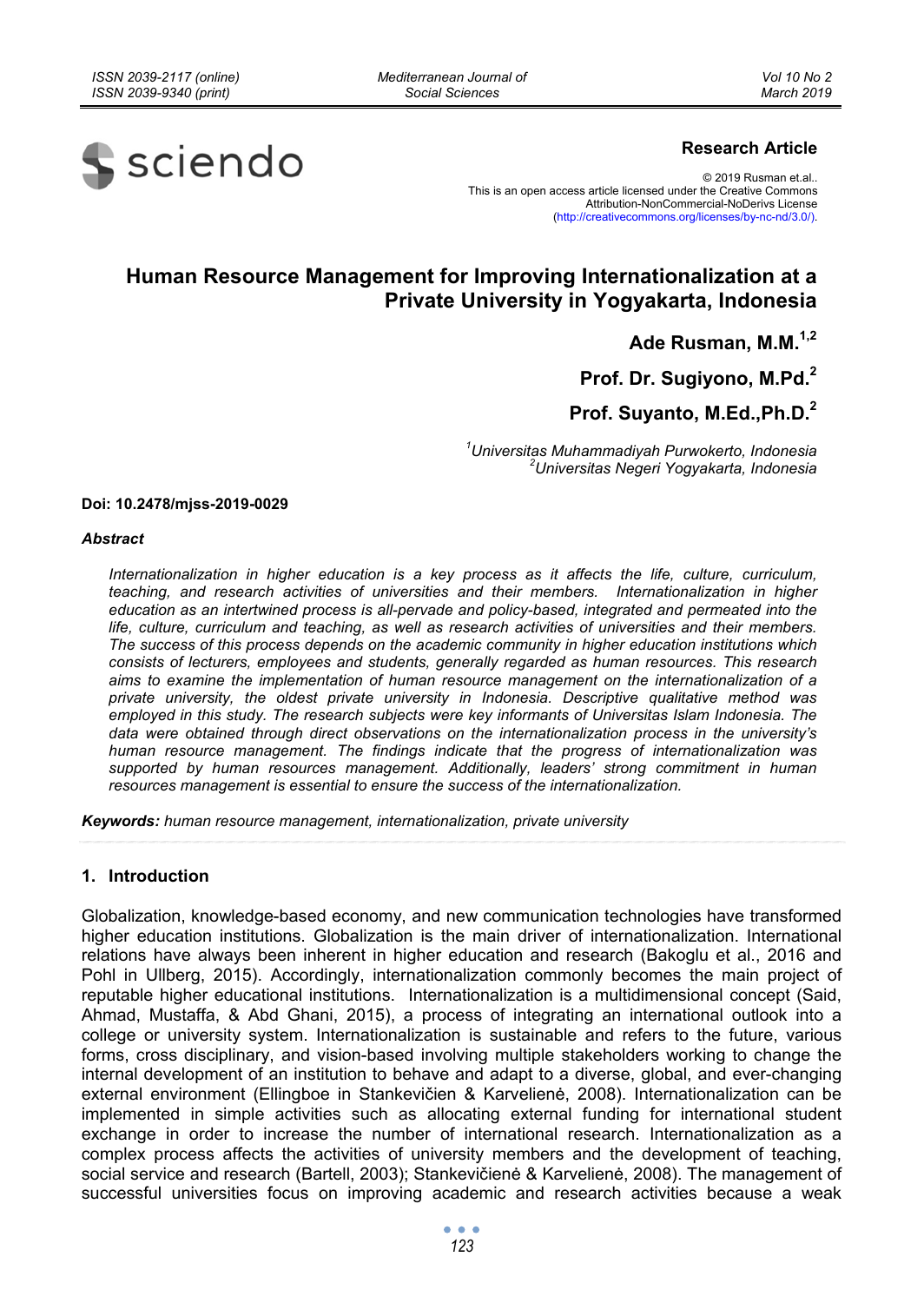| ISSN 2039-2117 (online) | Mediterranean Journal of | Vol 10 No 2 |
|-------------------------|--------------------------|-------------|
| ISSN 2039-9340 (print)  | Social Sciences          | March 2019  |

management in academic and research activities will contribute to the universities' failure in growing and developing. There are two characteristics of a successful institution (Shattock, 2003: 179-180) applied continuously at universities. The first characteristic is that the academic community should be sensitive towards the environment and factors which are primarily beneficial for society. Second, the academic community with cohesiveness and identity should know what to do to achieve success and is expected to act in accordance with it. The academic community in higher education consists of lecturers, employees and students. The early attempt of internationalization of institutions can be done by improving the quality of lecturers.

#### **2. Methodology**

Qualitative method is generally employed to explore social interactions of humans in naturally occurring situations in which researchers play a critical role in the research process by gathering data and then interpreting the observed and revealed phenomena (Lichtman, 2014). Based on the definition and characteristics of qualitative research, this study used qualitative method with phenomenological approach to explore the implementation of human resource management in the internationalization process of a private university in Yogyakarta, namely Universitas Islam Indonesia (UII). The implementation included the process of planning, organizing, actuating, and controlling human resource management. The researchers played a critical role in the process of collecting data and interpreting the phenomenon being studied and revealed.

The main instrument in this research was the researchers themselves. The researchers examined the management process of human resources in developing the internationalization at the private university by conducting in-depth interviews with some key informants and reviewing documents (rector reports, annual reports, human resource reports). The key informants were selected by considering the aspects and subjects as well as focusing on the current situation throughout the study. The respondents consisted of four informants: Director of International Affairs Office, Vice Rector for Academic Affairs, Dean of the Faculty of Civil Engineering and Planning, and Head of Civil Engineering Study Program. The data collection was conducted in a natural context. It means that there was no stipulation of the source data yet it was done through in-depth observation and interview (Sugiyono, 2009).

The results of the interview were verified by the informants to confirm whether or not it was in accordance with the interviews conducted before. The study consistent some documents and interview results which were validated by some experts and practitioners.

## **3. Results**

The development of human resources' quality of higher education institutions requires a considerable amount of long-term investments. The development and advancement of human resources are needed as one of education facilities to achieve an synergistic effect in improving the quality of the graduates to be able to strive competitively in the era of globalization. Indonesia must have competitive advantages so that they can compete globally and be acknowledged in ASEAN, Asia Pacific, and worldwide. In order to do so, the key is ensuring the availability of qualified human resources in Indonesia. Qualified human resources are the ones having excellent point of view adaptive ability, and innovation because people from all over the world, including in Indonesia, should be ready for changes in this increasingly rapid development. Thus, creating qualified human resources in international competition should be conducted by involving higher education institutions. The core change of higher education institutions here is preparing human resources that can compete globally and be united as well as democratic (Sufyarma, 2004). One of provinces in Indonesia is Yogyakarta, known as the city of education. One of private higher education institutions which is also the oldest private university established in 1949 in Yogyakarta is UII. The accreditation of this university was A in 2013 (in 2017, the university also obtained A). The accreditation of institutions by the Ministry of Research Technology and Higher Education began in the early 2013. In line with the quality of human resources within the institution, it is necessary to review the planning, organization, implementation, and monitoring of internationalization through a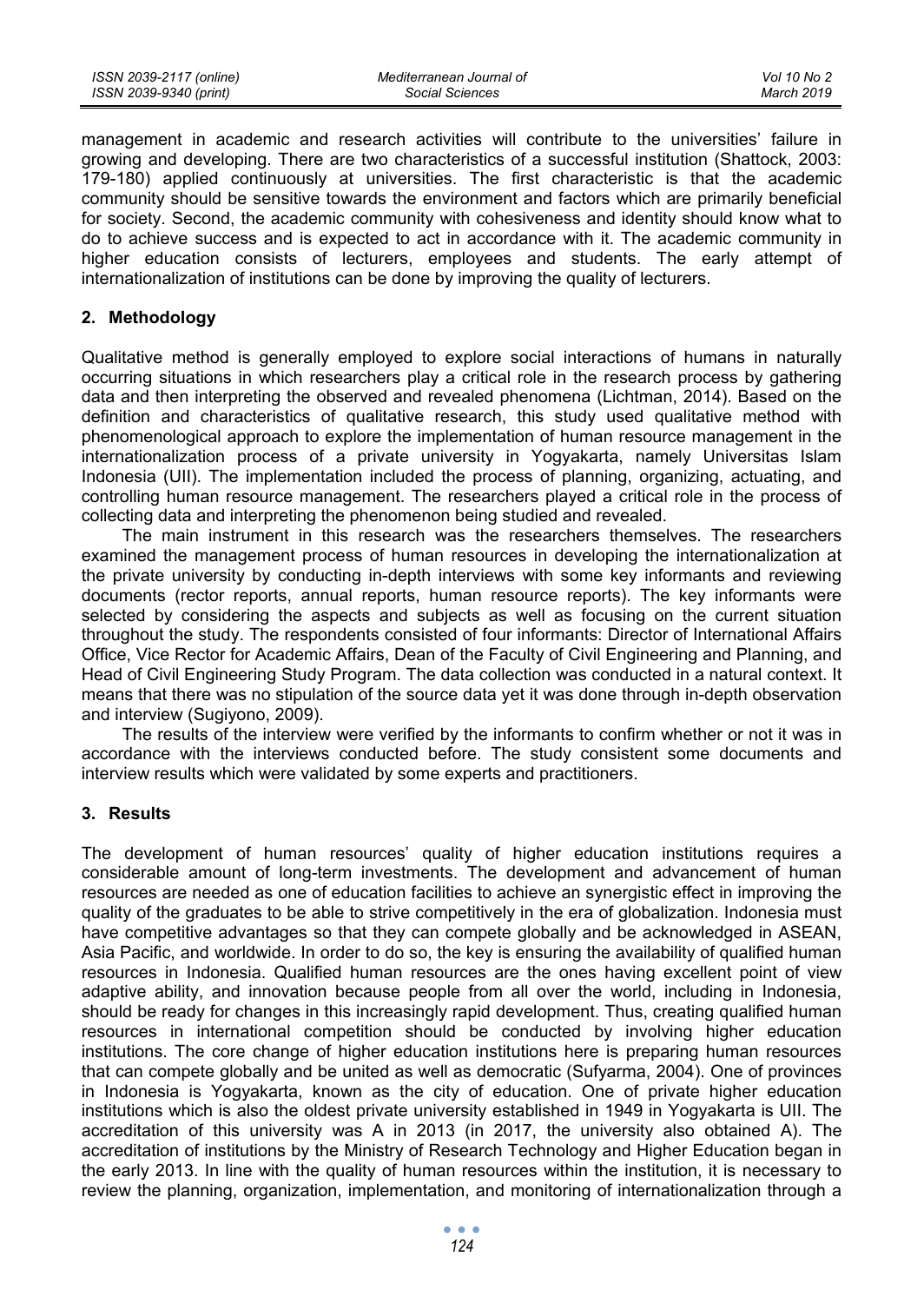| ISSN 2039-2117 (online) | Mediterranean Journal of | Vol 10 No 2 |
|-------------------------|--------------------------|-------------|
| ISSN 2039-9340 (print)  | Social Sciences          | March 2019  |

study highlighting the development of human resources to undertake the process of developmental strategies and achieve high academic and administrative staff participation within the process in relation to globalization. Planning, organizing, supervising, directing, and networking are some management functions, whereas management is an art of getting things done through people efficiently and effectively (Muniapan, 2008).

### *3.1 Internationalization Planning Process*

Internationalization activities such as the mobility of students and scholars abroad, student and staff exchanges, collaboration in international education and research programs and opening campuses abroad have been developed significantly since 1990 (Wang, 2013). Asian countries such as Singapore, Indonesia and Hong Kong received more international students in 1999 (Budde-Sung, 2011). UII's commitment to internationalization was initiated in 1985 when Prof. Dr. H. Ace Partadereja as the Rector of UII continued his study abroad funded by the internal endowment. Knight (2014) reported that internationalization has become popular since early 1980s in the education sector although it has been established in governmental relations and political science several years before. Director of OIA (Office of International Affairs) of UII said:

*"The planning process of internationalization of higher education at UII has been started since 1996 by implementing teaching and learning process in English as International Language in Faculty of Economics. In 2017, the International Program had been implemented in three faculties, namely Faculty of Economics (Accounting, Management and Economics), Faculty of Engineering (Industrial Engineering Program) and Faculty of Law (Law Study Program)."* 

The university should encourage their lecturers to improve sharing and exchanging knowledge to set up creative and innovative thinking skills (Jones et al, 2014). Similar programs have been done at UII, as Vice Rector for Academic Affairs said:

*"With a strong commitment related to the management of human resources, the university is applying the obligation to the young lecturers to study abroad. This commitment was asked when they were accepted as the new lecturers in the university."* 

In terms of the development, the programs have been done structurally by Vice Rector for Academic Affairs by discussing the establishment of the International program in 2010 with the enactment of UII Regulation No. 17/PU/Rek/XII/2010 on UII International Management Integration program.

#### *3.2 Organizing of Internationalization*

This organizing process started by Rector's publication No. 09.a/PR/Rek/DOSDM/IV/2011 on the organizational structure of UII International Program issued in 2011. This regulation was then refined by the latest organizational structure of International Program UII No. 235/DEAN/IP/VII/2012 on the structure of International Program UII. In 2017, the International Program was changed into the International Affairs Office (KUI). Thus, an internationalization institution was officially established at the university level. This institution has an important role in internationalization across the academic community at UII. Its existence is expected to become an internationalization catalyst at UII managing the international mobility of lecturers and students and providing access to the implementation of international cooperation of UII for all fields. The institute also initiated an international undergraduate program (S-1) using English as a medium of instruction (Raharjo, 2017 and Rector Report, 2014). The International office at UII is aimed at eliminating the gap of internationalization among Faculties, as the Director of OIA said:

*"There are two different issues related to internationalization, International Program and internationaization process. The programs that have been organized by the International Program at UII are undergraduate and postgraduate programs in which the teaching and learning processes are done in English. These programs manage the student exchanges. Three faculties*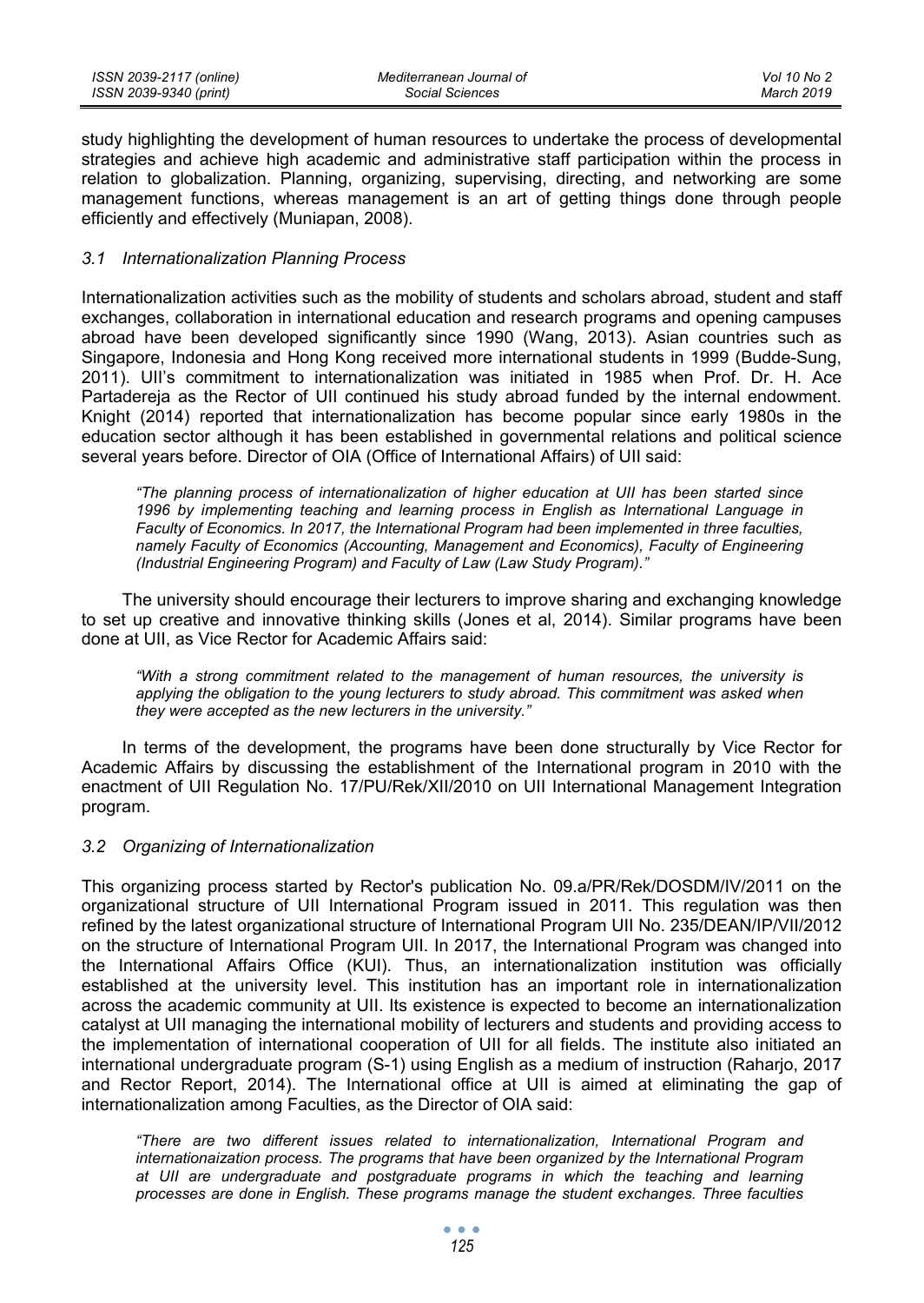*(Faculty of Law, Faculty of Economic and Faculty of Techology of Industry) organize the international program. The first is Faculty of Economic which has been conducting the international program since 1996. There was a high gap among the faculties in developing internationalization especially in the process. There were significantly different gaps categorized into the advanced and modest ones. In 2017, it was decided to have this hub by bridging the gap to reduce it and it worked."* 

## *3.3 Implementation of internationalization*

Information about internationalization at UII can be accessed through the web https://www.uii.ac.id/international/. The vision of the internationalization is "to nurture innovative graduates with exceptional leadership character and to be a preferred academic institution in Asia". The existence of this vision clarifies the existence of internationalization integrated in the direction

of UII development. The establishment of this vision becomes UII's real step to build a university starting from its study programs to be orientated to international accreditation, as Vice Rector for Academic Affairs pointed out.

The international accreditation granted for a study program applied for international accreditation has been established by the rector with substantial nominal value. It pushed study program to support and implement the agreed vision. The internationalization of UII and its activeness in international activities are embodied in Directorate of Cooperation, Marketing and Alumni (DPKA). Organizing activites aby DPKA is done inInternational Affairs Office, are embodied in with the following roles:

- a) Assessing and implementing intensive international cooperation with overseas partner universities,
- b) Providing student services to international students in relation to immigration matters, campus orientation, academic advice from their arrival date to their departure date,
- c) Assisting UII lecturers and students participating in collaborative programs with overseas partner universities,
- d) Providing services and guidance for foreign lectures and studies that will affiliate or collaborate with UII

The implementation of the International Program (IP) does not only meet the internationallybased curriculum, but also improves students' soft skill. It was confirmed by the OIA Director:

*"Our International Program does not only focus on teaching English but also developing*  leadership which becomes a part of the IP students' ability, including the academic integrity of *character building. They get some additional values because the number of the students is not many. It is different from what are obtained by the regular students, and we have another method for them. We should interpret the internalization broadly. It means that IP as one of the realizations of the internationalization. Beyond that, there are other programs, such as grants for international teaching collaboration to cooperate with other countries in the international community."* 

International Program is not only part of the programs in the institution, but it is also an advanced program for enhancing the academic atmosphere in the institution because international culture is formed from by the atmosphere. The use of English language in learning will improve the self confidence and the ability of the students. It will be useful for the other applied programs, such as the student exchange program.

#### *3.4 Supervision of internationalization management*

Internationalization within organizations at the university level that has been formed is always coordinated by the higher level, such as directly by the rector. Director of IAO said:

The planning, implementation and development of the program are always coordinated simultaneously at the university through internal meetings held directly by the rector. The Vice Rector for Academic Affairs and other Vice Rectors are involved intensively in each program starting from programs' reporting. Thus, the vision that has been established in the process of internationalization within UII would be in line with the vision of the university, even in the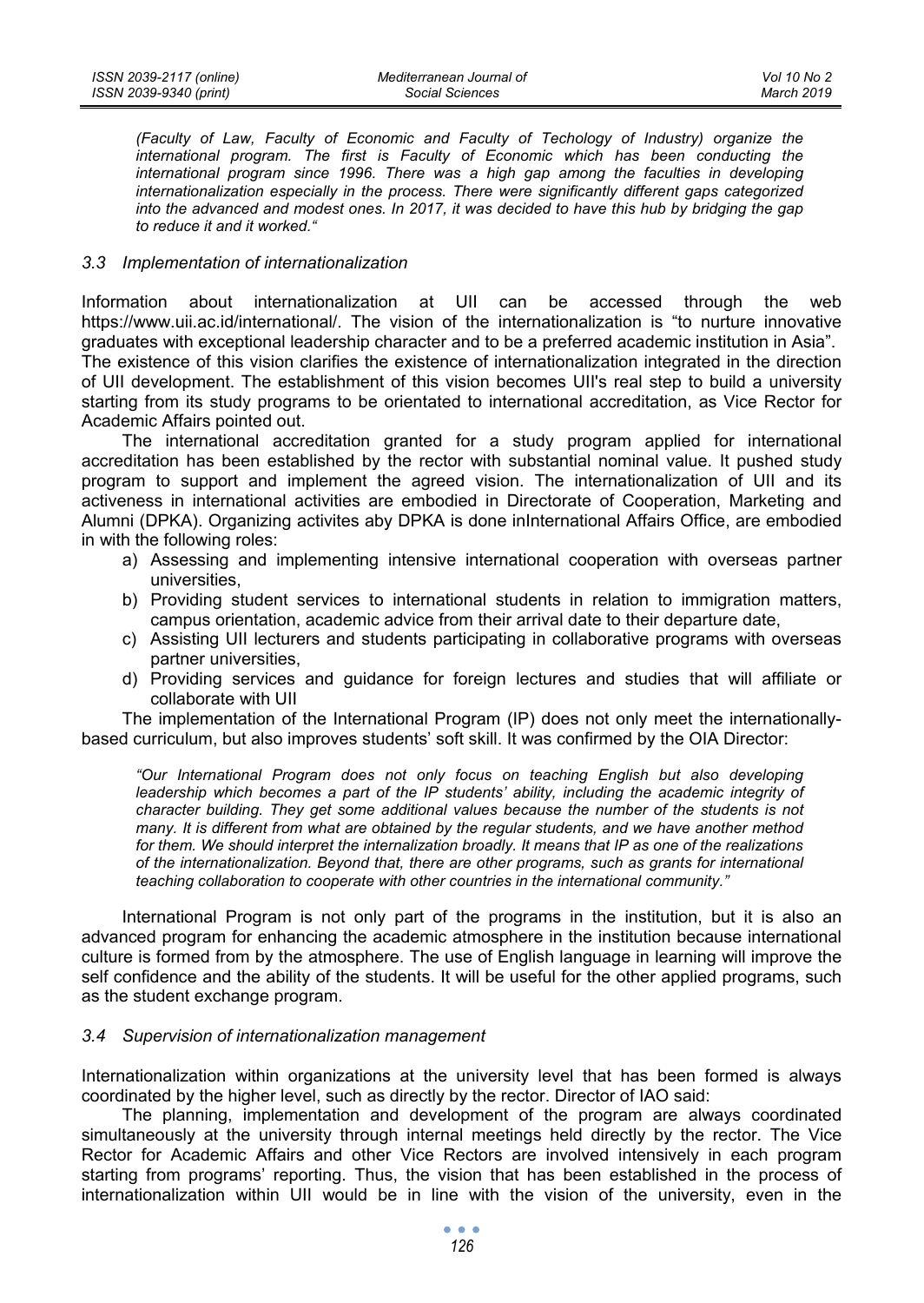implementation of its programs as well.

## **4. Discussion**

## *4.1 Human resource management in the development of internationalization at UII*

Internationalization has attracted the interest of scholars in all parts of the world and has become an extremely important quality indicator of a higher education institution (Shahijan and Rezaei, 2016). Internationalization is one of the ways in which a country or a higher education institution responds to globalization and enhances competitiveness, but it is expected to respect the individuality of the nation (Knight and de Wit, 1995). The impact of globalization has dramatically changed the function and character of private tertiary institutions in Malaysia, especially in terms of reformation and restructuring that make more global competition (Arokiasamy, 2017). The phenomenon also happens in Universitas Islam Indonesia (UII) as mentioned by the Director of OIA in the interviews and confirmed by Vice Rector for Academic Affairs. The statement is similar to the results of the interview with Dean of Faculty of Civil Engineering and Planning:

*"The initiation of the internationalization in UII has been done since 1985 when the lecturers, who had been assigned by the rector at that time, were required to continue their study abroad. It is also enforced at the admission stage of academic staff at UII that candidates of academic staff have to declare their willingness to study abroad. It is done because one of the initiators of internationalization is the lecturer who had studied abroad. It is expected that there will be more and more lecturers studying abroad, therefore they can adopt the knowledge as well as the science obtained from overseas universities to be applied in UII."* 

In line with Fielden's research report (Foskett, 2010), the main reason for internalization at universities was that the implementation of internationalization is considered capable of developing human resources to face the competition in the global market. By implementing internationalization, the institution is able to prepare its graduates to have international dimensions in order to compete with others in job seeking. Internationalization also higlights research activities as a contribution to solve global problems. It is based on the idea that global issues require international cooperation among academia, universities, business sectors, and the government (Astuti, 2016; Fuadi, 2016). The government also supports the cooperation between universities or other parties for human resource development that is written in the regulation of the Indonesian Minister of Education and Culture Number 14 of 2014 concerning Higher Education Cooperation:

*"Academic collaboration between universities and business fields or other parties through human resource development is cooperation in education, training, apprenticeship and training service."* 

The willingness of UII in progressing internationalization is based on the awareness that the quality of the institution, knowledge and academic products of international standard should be cultivated through a very long process. The internationalization process in each dimension (institution, knowledge and academic or graduate products) needs to be understood by lecturers through trainings within international academic atmosphere like foreign lecturers, foreign students, and foreign researchers at UII since globalization is supposed to be at home. It is conveyed by the Vice Rector for Academic Affairs that:

*"Internationalization has many dimensions; the first is seen from the institutional side. Institution with international reputation has the level of "standard" international from both management and education (academic) sides. Then, the next internationalization is related to the knowledge products of UII that are expected to be accepted internationally. The next is the academic product, whether students can be accepted at international level or not. We derive from these three things."* 

Human resources, especially lecturers, realize that the process of internationalization is a necessity that must be achieved. By acknowledging that the process of internationalization is a common challenge for an improvement, it will be easier to implement and develop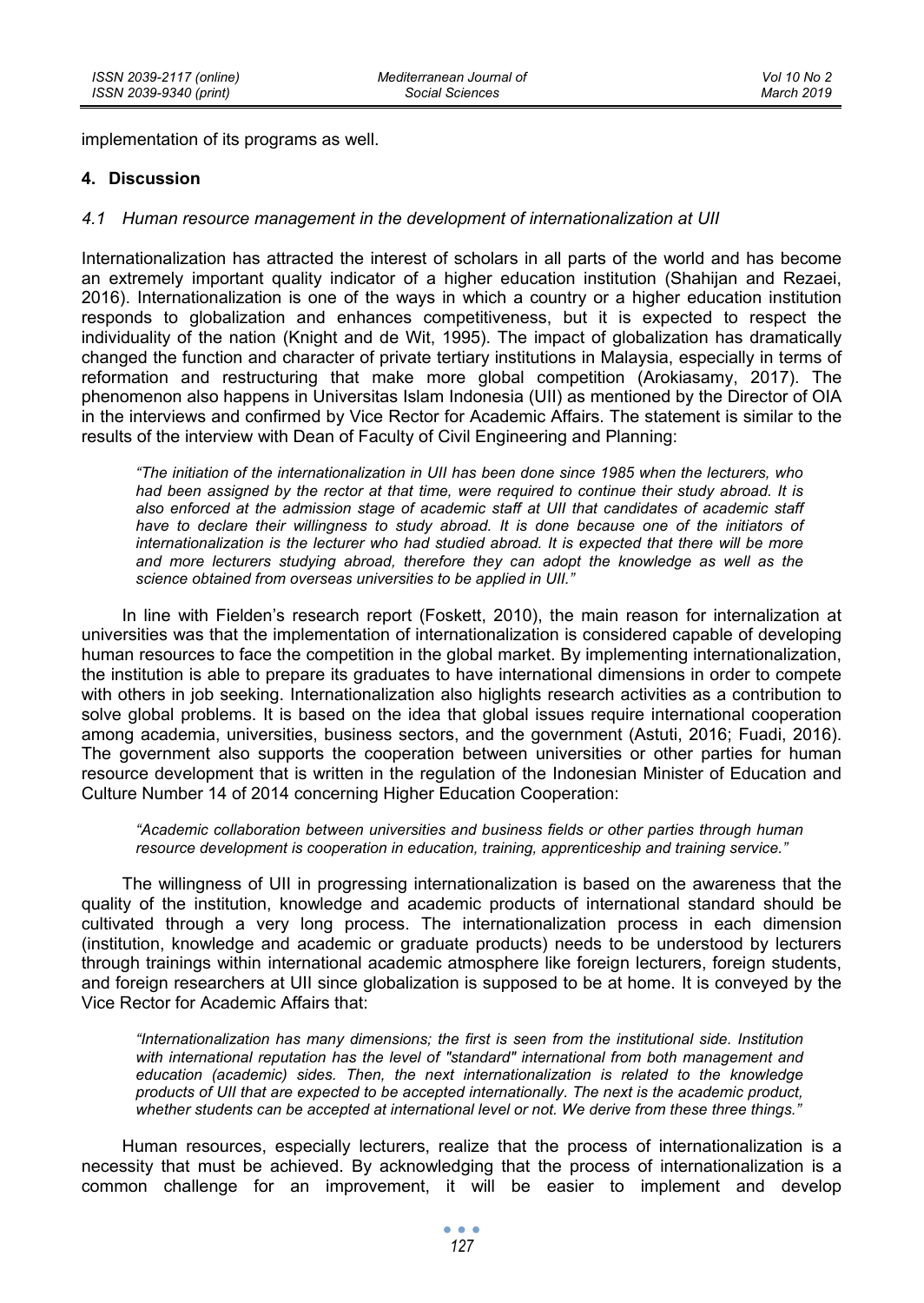internationalization, as mentioned by the Dean of the Faculty of Civil Engineering and Planning:

*"It was used to be hard to see that, but when we tried to understand and focus more on it, it worked well. Therefore, we always challenge our friends. It is hard for lecturers to internationalize for international accreditation because the teaching and education models are different. There is no other way except focusing much on it. We have promised for resulting excellent graduates, therefore, we have to fulfil it. If it is not done properly, the effect will be inappropriate."* 

Besides education, human resource development is aimed to maintain the implementation of the university vision in the form of islamic superiority by puttung Islamic values as unique element and competitive advancement to accelerate to global reputatuin of the university. Thus, UII has put forward an excellence of Islamic philosophy in developing human rsources. The significance of this Islamic philosophy is to build competent and committed human resources through an awareness of a visionary and vocational Islamic work ethic. Some UII lecturers have taken part in organizations in their respective fields of science at both national and international levels. As Vice Rector for Academic Affairs said:

*"Institutional support in human resource development that supports internationalization is in the form of an international accreditation grant with a great funding value."* 

This view was reinforced by the statement of the Head of the Civil Engineering Study Program who mentioned that:

*"Lecturers are encouraged and sent to take short courses both at home and abroad aimed at improving their competence in the professional field."* 

#### *4.2 Human resources management in the development of international accreditation at UII*

The internationalization of higher education institutions needs to be well organized in order to drive the new internationalization programs. To achieve the targets of internationalization, higher education institutions must enhance the development of international expertise from various different sources, develop networks with international institutions, promote experience sharing within the institution, and strive, encourage as well as expand all types of internationalized facilities and infrastructure (Said et al., 2015). Leaders are expected to be able to cope effectively with the challenges and changes of internationalization. The leaders must prepare the organization well during the adaptation process to external and internal changes that are sometimes beyond the control of the organization(Stensaker, Frølich, Gornitzka, & Maassen, 2008). In other words, the campus leaders are expected to direct the process of change and internationalization effectively (Lo, 2009). Furthermore, UII's leaders have the concern and belief that internationalization is the geographical expansion of universities into and beyond the international boundaries, or in other words, from the local level of education into the international one to build a world community. This is in line with what was conveyed by the Vice Rector for Academic Affairs:

*"Internationalization has many dimensions. The first dimension is the institutional side that means the internationalization on the institution's reputation is performed at the management and academic aspects to fulfil the international standard. Second, the next internationalization is done to the dimension related to the university's knowledge products in order to be accepted internationally. The third dimension is the academic products of which students can reach and possess the international standard. Our university is diversified from these three things."* 

The leader's commitment has made the process of internationalization in the institution get stronger whereby several study programs are eager to raise their accreditation standards to suit the international level. The proof is shown by the study program of Engineering Program awarded an excellent accreditation by Japan Accreditation Board for Enginering Education (JABEE) with validity period of 2016-2022. Furthermore, the Environmental Engineering course can also maintain its international accreditation status by ABET (Accreditation Board for Engineering and Technology).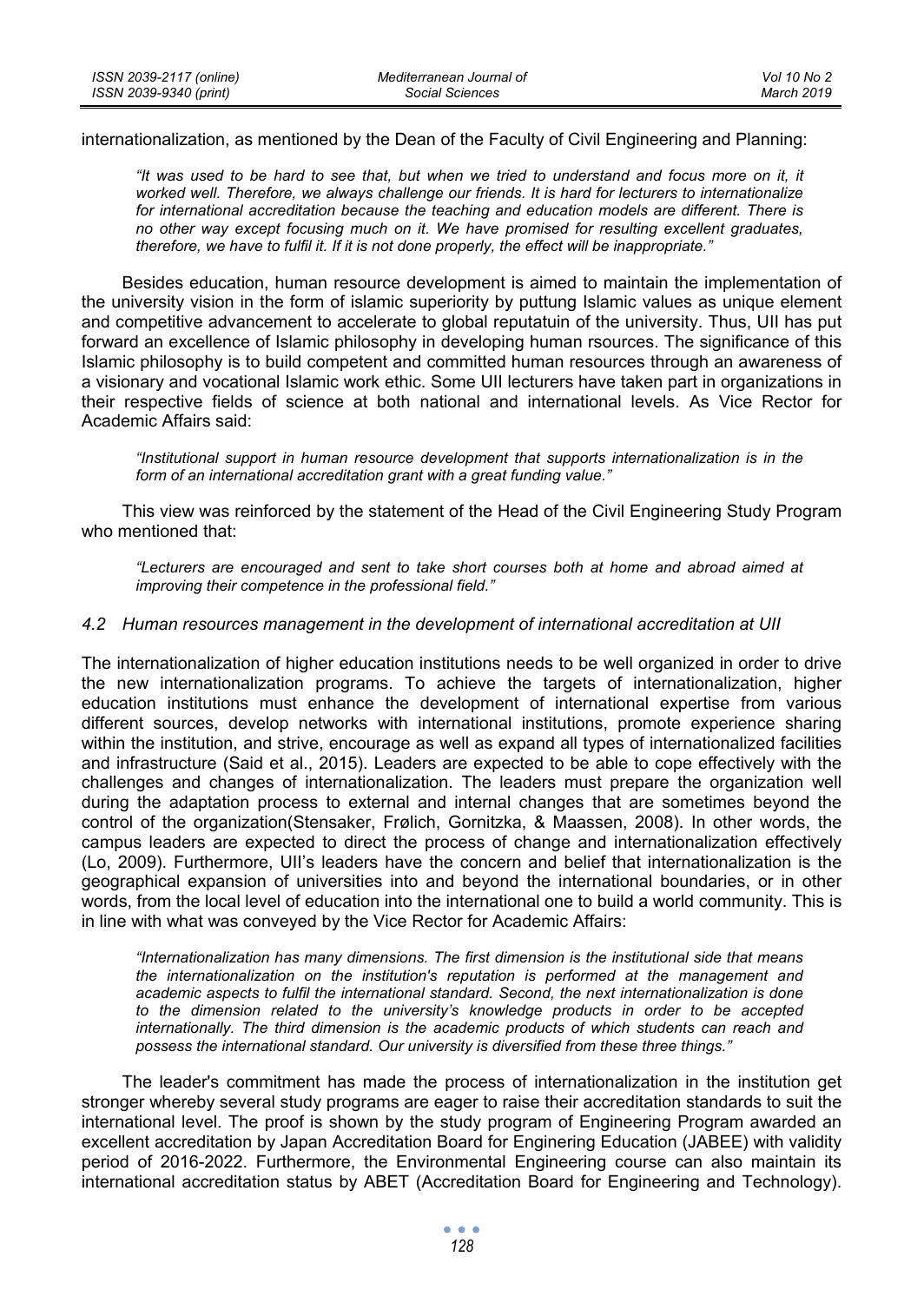| ISSN 2039-2117 (online) | Mediterranean Journal of | Vol 10 No 2 |
|-------------------------|--------------------------|-------------|
| ISSN 2039-9340 (print)  | Social Sciences          | March 2019  |

Meanwhile, the Architecture Study Program and the Architecture Profession Program had also been accredited by the Korea Architectural Accrediting Board (KAAB) international accreditation. As UII has been accredited A by BAN-PT (National Accreditation Board-Higher Education) and some study programs have improved their status by obtaining the international accreditation, UII finally received international acknowledgement in the form of Three QS (Quacquarelli Symonds) Star Award in May 2016 (Sutrisno, 2017). Higher education is influenced by the process of continuous evaluation and self improvement within the framework of accreditation processes that should receive more attention from the government agencies and community. The accreditation processes include self-evaluation, peer review, site visitation, action of the accreditation organization, and external review implementation (Ruben 2005). Bordean (2013) reported that the internationalization of the curriculum, growing number of the degree programs taught in English, quality assurance and control issues were important aspects of internationalization management within the higher education institutions in Romania. Shahijan and Rezaei (2016) also reported some positive impacts of internationalization in higher institutions in Malaysia. The benefits were the increasing number of students' mobility and students' improvements in English language proficiency through socialization. Additionally, local students can gain benefits from foreign students as they are motivated and encouraged to share their ideas from various perspectives and work collaboratively with each other. Those positive impacts are derived from the transmission of knowledge and a global process, as well as a revolution and an establishment of the global market which is free from the social and political control (Khan, 2015). In 'The Leeds Metropolitan University UK', every module was redesigned to meet the international requirements. It was one of the policies to support the transformation of science in order to internationalize the institution (Brooks and Waters, 2011).

### **5. Conclusion**

The successful internationalization of Higher education institutions requires human resources who are experts and have international experience in international issues as well as leaders who care about international standards by making supporting policies and funding. Leaders must play a role as a key actor enabling their institutions to avoid risks and ensure a more sophisticated approach to the implementation of internationalization. The leaders have different ways to bring out this desired change of successful implementation of internationalization process within Higher education institutions.

## **6. Acknowledgement**

We are very grateful to the Republic of Indonesia Ministry of Technology Research and Higher Education for funding this research.

## **References**

- Arokiasamy, A.R.A. (2010). The Impact of Globalization on Higher Education in Malaysia, Genting Inti International College, *Research Report*, Pahang, Malaysia.
- Bakoglu, R., Oncer, A.Z., Yildiz, M.L., Gulluoglu, A.N. (2016). Strategy Development process in Higher Education: The Case of Marmara University, *Procedia Social and Behavioral Science*, (235): 36-45
- Bartell, M. (2003). Internationalization of Universities: A University Culture-Base Framework. *Higher Education*, 45 (1): 43-70.
- Bordean, O.N. & Borza, A., (2013). Internationalization of Higher Education Institutions: the Case of Romania, *Procedia-Social and Behavioral Science*, 92: 98-103.
- Brooks, R. and Waters, J.(2011). *Student Mobilities, Migration and the International of Higher Education*. Palgrave Macmillian. New York. US: 147-148.
- Budde-Sung, A.E.K. (2011). The increasing internationalization of the international business classroom: cultural and generational considerations, *Business Horizons*, 54 (4): 365–373.
- Foskett, N. (2010). Global Market, National Challenges, Local Strategies : The Strategic Challenge of Internationalization in *Globalization and Internationalization in Higher Education, Theoretical, Strategic and Management Perspective*, Pindar NZ, Auckland, New Zealand